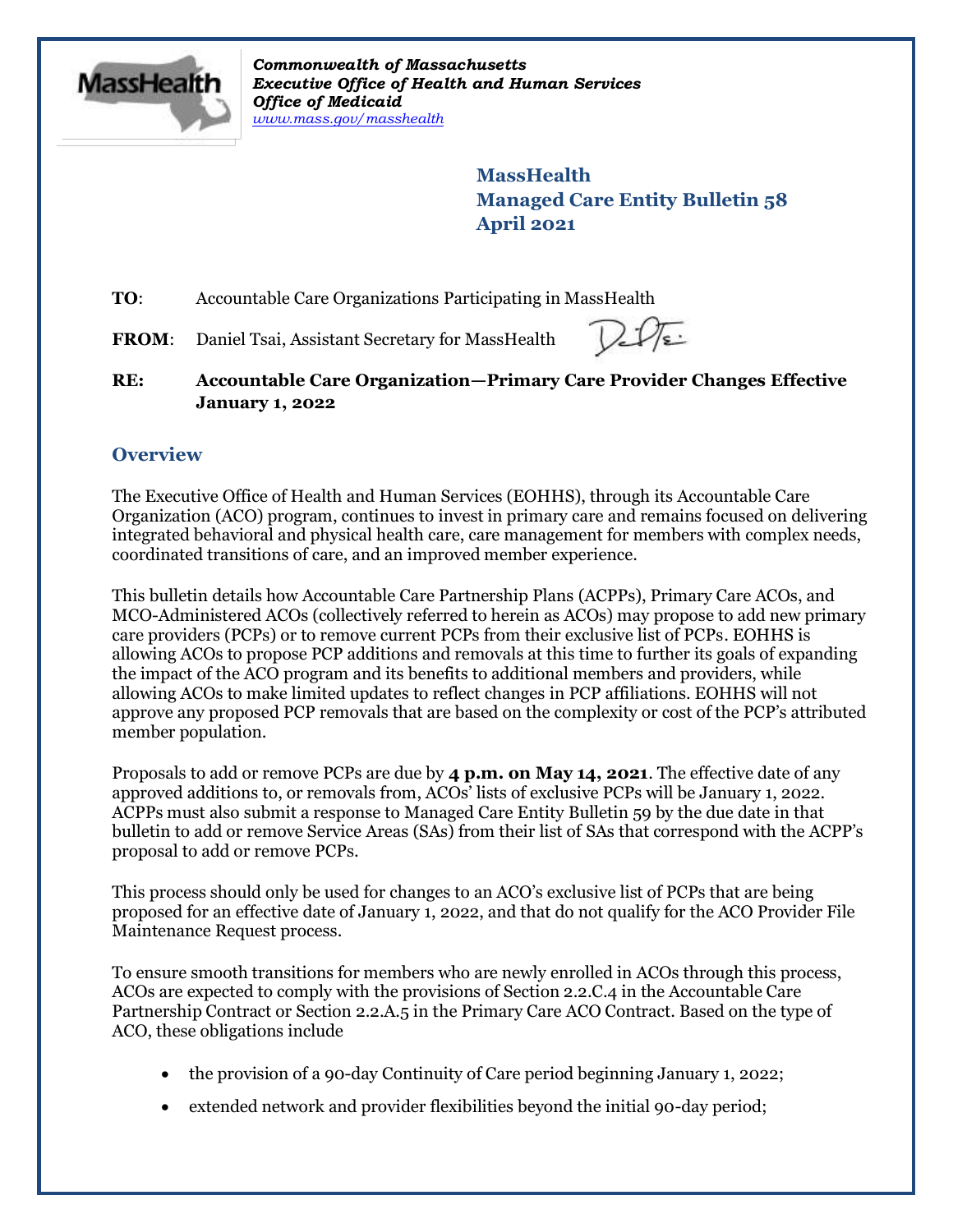**MassHealth Managed Care Entity Bulletin 58 April 2021 Page 2 of 9**

- payment to out-of-network providers during the Continuity of Care period and continued payment to such providers after the 90-day period in certain circumstances;
- ongoing collaboration with and support to EOHHS in working with members and their providers throughout and after the Continuity of Care period (e.g., participating on member-facing phone calls, identifying specific issues and working with EOHHS to resolve those issues, operating efficient credentialing processes); and
- focused efforts to ensure Continuity of Care for members with needs requiring specialized care, including but not limited to members who
	- o are pregnant;
	- o have significant health care needs or complex medical conditions;
	- o have autism spectrum disorder (ASD) and are currently receiving Applied Behavior Analysis (ABA) services;
	- $\circ$  are receiving ongoing services such as dialysis, home health, chemotherapy, and/or radiation therapy;
	- o are hospitalized; or
	- o are receiving treatment for behavioral health or substance use, including Medication for Addiction Treatment (MAT) services.

### **EOHHS Review**

In reviewing an ACO's request to add or remove PCPs through this process, EOHHS may approve, disapprove, or require modification, in whole or in part, of the ACO's request based on its reasonable judgment as to whether the proposed additions or removals will support the goals of the ACO program, be in the best interests of members, and meet the needs of EOHHS. In making such determination, EOHHS may consider factors that include but are not limited to

- impact on members;
- impact on enrollment choices for members;
- impact on network adequacy;
- the ACO's plans for notifying impacted parties, including members and providers;
- the ACO's proposed approach to ensuring Continuity of Care; and
- overall ACO geographic penetration in the Commonwealth.

Additionally, in evaluating proposed additions, EOHHS may also consider factors such as

- the demonstrated commitment by the PCP to participate, including whether the ACO and the proposed PCP have a contract in place;
- the prior relationship and ongoing collaboration between the ACO and the PCP;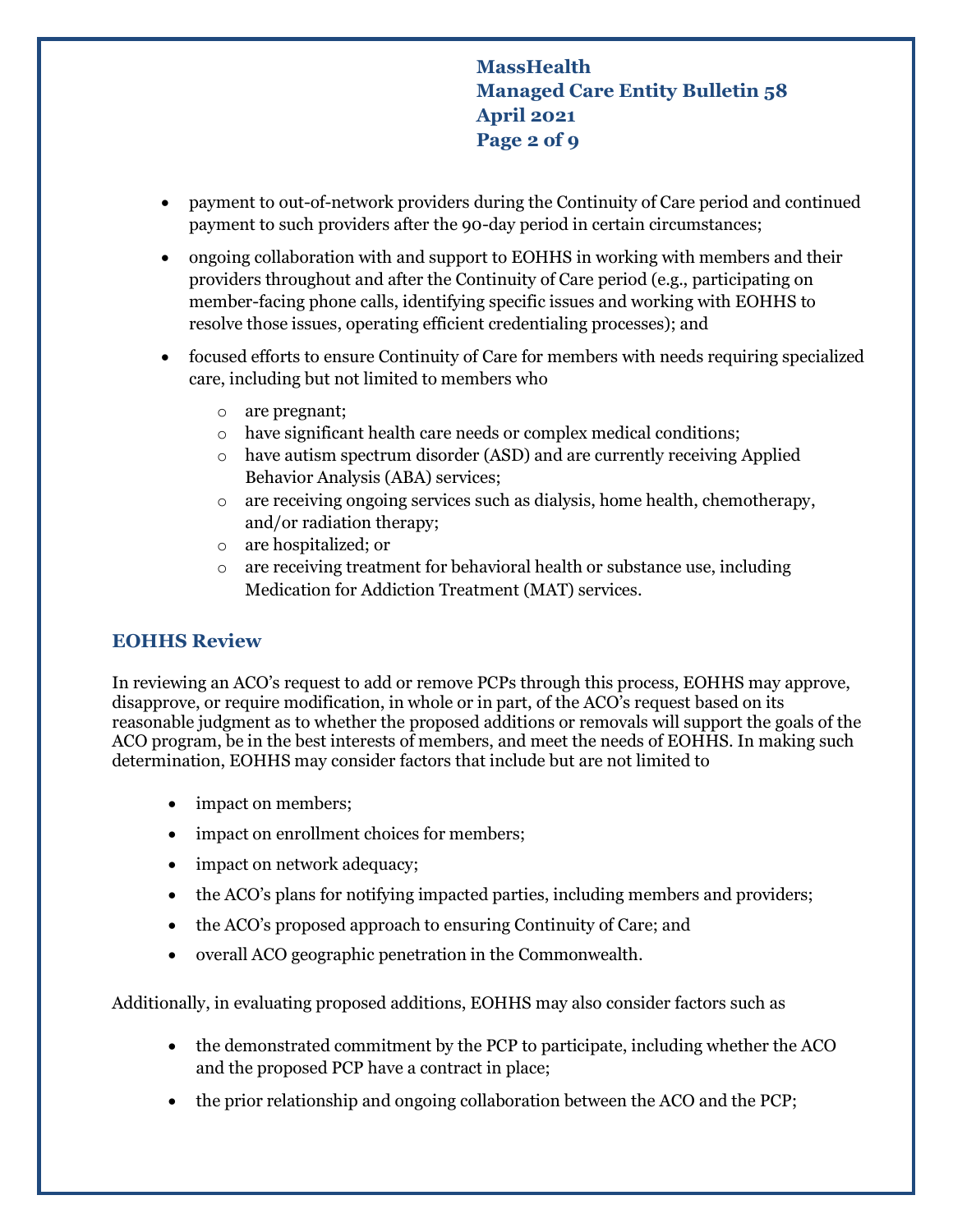# **MassHealth Managed Care Entity Bulletin 58 April 2021 Page 3 of 9**

- the ACO's proposed approach to integrating the PCP into the ACO governance or organizational structure, population health management strategy, Delivery System Reform Incentive Payment (DSRIP) investment plans, and value-based payment approach;
- the ACO's proposed approach to appropriate and effective data sharing and data integration between the ACO and the PCP; and
- the ACO's proposed approach to facilitating collaboration between the PCP and Community Partners.

For proposed removals, EOHHS may consider additional factors such as

- demonstrated effort by the ACO to resolve any challenges with the PCP; and
- complexity of the PCP's attributed member populations.

## **Part 1: PCP Additions**

#### **Submission Process for Proposed PCP Additions**

ACOs that are requesting to add PCPs whose participation will be effective January 1, 2022, must submit the information requested below to EOHHS by **4 p.m. on May 14, 2021**. ACOs must provide the information requested in the order in which it appears in this bulletin and must limit the response to a total of 20 pages. Attachments and other required documentation will not count toward the page limit. Where applicable, ACOs should use the templates provided by EOHHS.

Submissions must come from the party holding the ACO contract with EOHHS. As appropriate, in the case of an ACPP, the ACPP may respond to each item on behalf of itself and on behalf of its ACO partner. For each item, the ACPP must clearly designate whether it is responding on its own behalf or on behalf of its ACO partner.

#### **Submissions must include**

- A. A complete list of the PCPs the ACO proposes to add, using the template provided by EOHHS. An ACO's list of PCPs proposed for addition must be final at the time of submission of the proposal and may not be changed in any way unless requested by EOHHS. PCP additions proposed as part of this process and approved by EOHHS will be incorporated into the ACO's provider identification service location (PID/SL) list via contract amendment effective January 1, 2022.
- B. If adding a PCP would also result in adding a Service Area (SA) to the ACPP's list of SAs, a statement confirming that the ACPP submitted a corresponding response to Managed Care Entity Bulletin 59 as described in the Overview section of this bulletin;
- C. Signed contracts between the ACO and all proposed PCPs, demonstrating the intent of each PCP to affiliate or contract with the ACO.
	- 1. If the ACO or ACO partner has legal authority to enter into agreements with any proposed PCPs on their behalf, the ACO may submit appropriate contracts and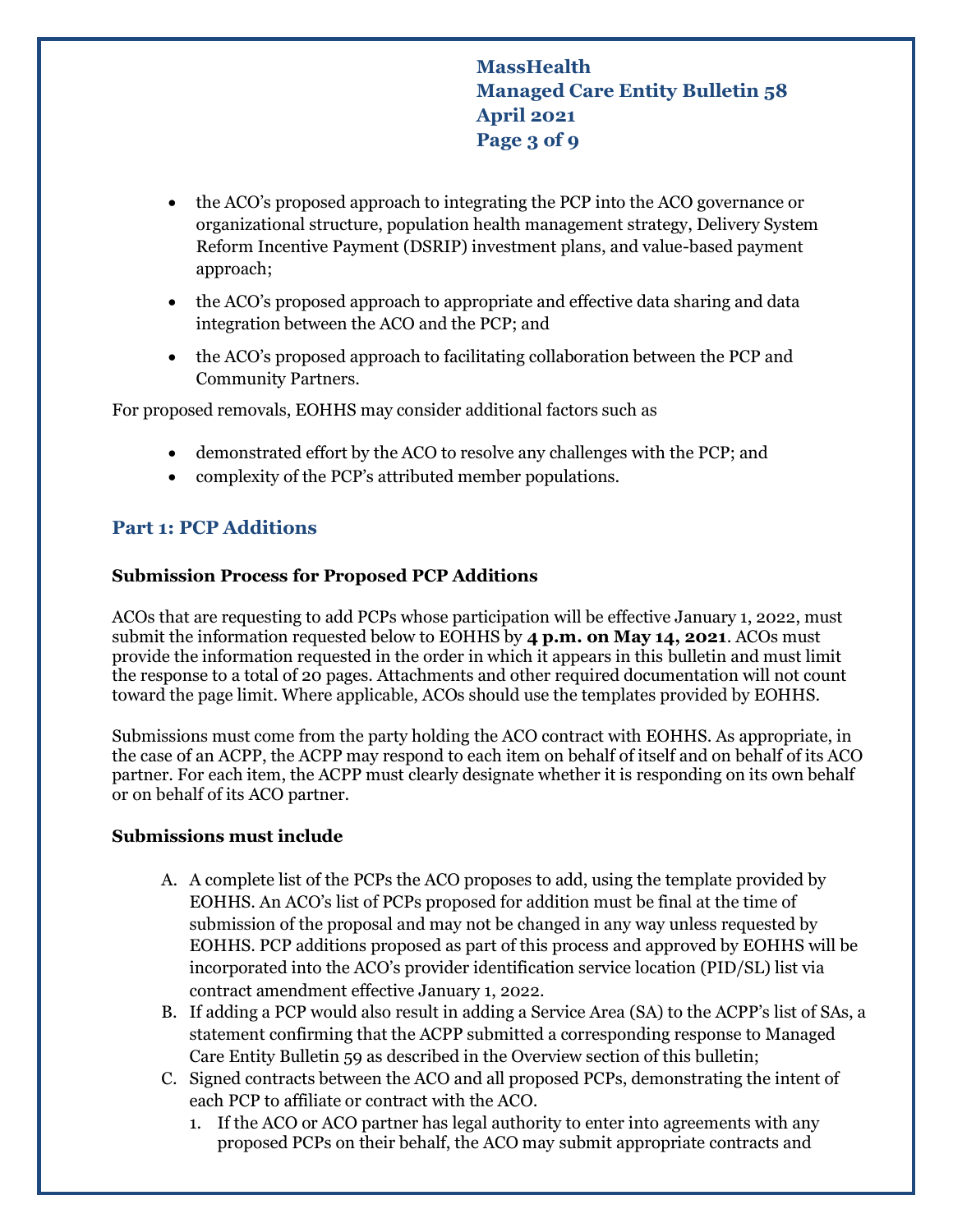**MassHealth Managed Care Entity Bulletin 58 April 2021 Page 4 of 9**

documentation to demonstrate this to EOHHS's satisfaction instead of signed contracts between the ACO and such PCPs. If the ACO has such legal authority and submits such contracts and documentation, the ACO must also submit written acknowledgement from each proposed PCP that the PCP intends to join the ACO.

- 2. If a contract has not yet been executed between the ACO or ACO partner and a proposed PCP, the ACO may provide a signed letter of intent or memorandum of understanding (MOU) in response to this section. The signed contract must then be submitted to EOHHS no later than July 7, 2021.
- D. Upon EOHHS's approval of PCP additions, at the direction of EOHHS the ACO must submit the following additional materials.
	- 1. A completed "PCP Application" for each PCP approved for addition to the ACO must be submitted to MassHealth no later than July 7, 2021.
	- 2. In the case of Primary Care ACOs, a completed Primary Care ACO Participating PCP contract (the contract between MassHealth and the provider directly) for each PCP approved for addition to the ACO must also be submitted to MassHealth no later than August 11, 2021.
	- 3. The ACO must work with each approved PCP to ensure that all such additional materials are submitted by the dates in this section.
- E. A description of the relationship between the ACO and the proposed PCPs, including, at a minimum, descriptions of
	- 1. the shared organizational history, if any, between the ACO and the PCP;
	- 2. whether the ACO directly employs, owns, or controls the PCP;
	- 3. whether the PCP has joined a physician association or other organization that is in whole or in part participating in the ACO;
	- 4. other significant prior corporate relationship, including board participation by either entity on the other's board, if the ACO does not directly employ, own, or control the PCP;
	- 5. any current contracts, initiatives, or other efforts on which the ACO and the PCP collaborate. Please include the duration of the contracts, initiatives, or other efforts; the number of members involved; and the approximate dollar value of such contracts, initiatives, or efforts.
- F. A description of how the ACO proposes to integrate the PCP(s) into the ACO's governance and decision-making processes, including, at a minimum,
	- 1. a description of any changes to the following governance structures resulting from the addition of the PCP, including at a minimum, changes to the governance structure composition, decision-making process, voting rules, and charter:
		- a. Governing Board;
		- b. Joint Operating Committee;
		- c. Quality Committee;
		- d. Patient Family Advisory Committee; and
		- e. other similar governing body.
	- 2. an explanation of how such changes in governance structure comply with EOHHS contract requirements (Section 2.3.A.1 of the Accountable Care Partnership Plan Contract, Section 2.1.A of the Primary Care ACO Contract, and Section 2.1.A of the MCO-Administered ACO Contract);
	- 3. If no changes to the ACO's governance structure are anticipated, an explanation of
		- a. why the ACO believes the addition of the PCP does not require revisions to its governance structure; and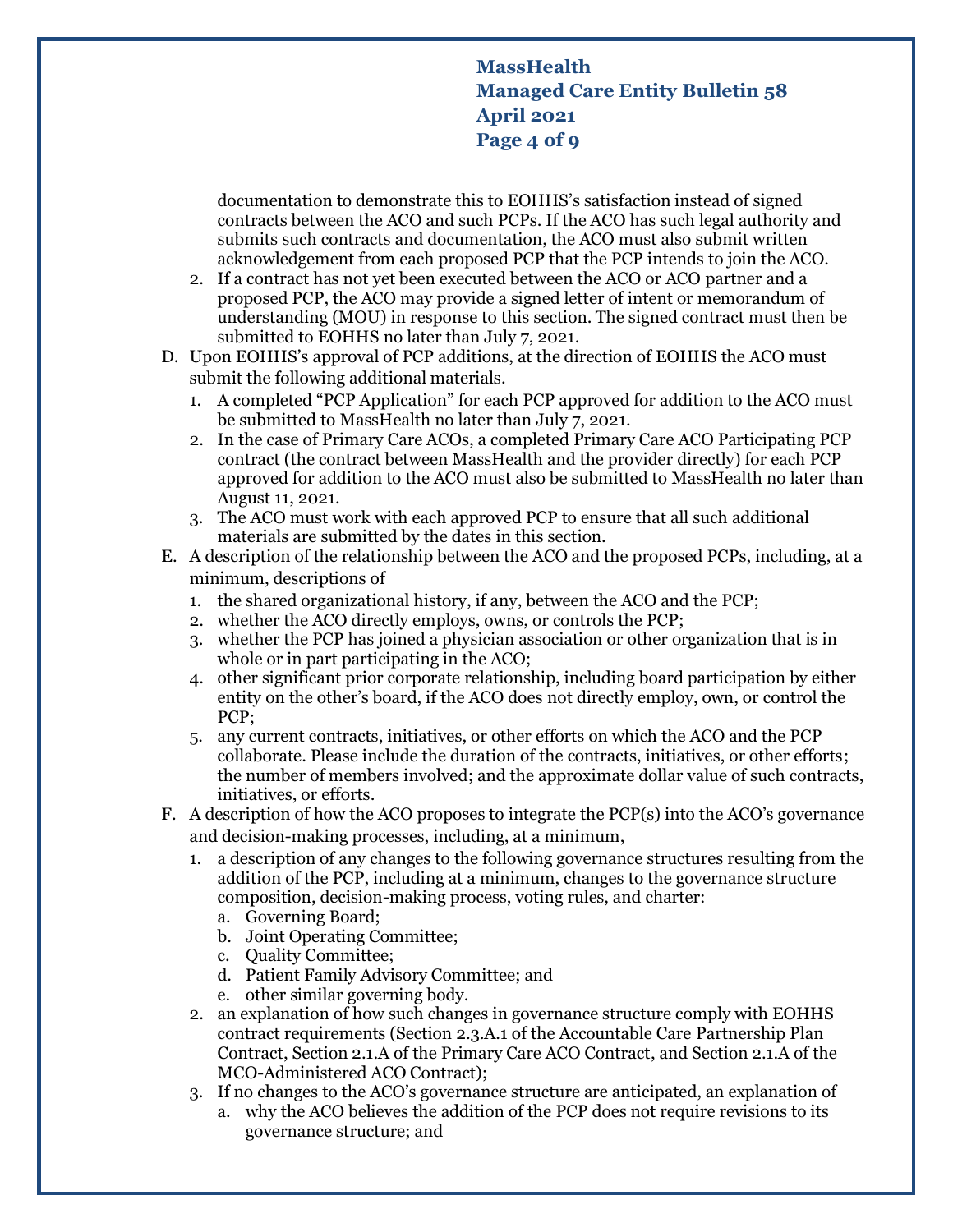# **MassHealth Managed Care Entity Bulletin 58 April 2021 Page 5 of 9**

- b. how the PCP will otherwise participate in the ACO's organizational structure (e.g., as part of a physician association through affiliation mechanisms common to the ACO's existing PCPs).
- G. A description of why the ACO believes it and the PCP will maintain and strengthen their partnership throughout the term of the ACO Contract, including
	- 1. a description of the ACO's long-term strategy and evidence of a demonstrated commitment between the ACO and the PCP to stay together; and
	- 2. a description of the process the ACO and the PCP will use to resolve disagreements, including but not limited to disagreements related to any conflicts of fiduciary duty.
- H. A description of how the PCP will be integrated into the ACO's population health management strategy including, at a minimum, descriptions of
	- 1. the PCP's existing population health management resources (e.g., care coordination/management, risk stratification capabilities, community-based programs) and how such resources will be incorporated into the ACO's existing population health management structure, as defined in the ACO's EOHHS-approved DSRIP Full Participation Plan and Performance Management Plan;
	- 2. how the ACO will support the new PCP in making any necessary changes to its population health management approach (e.g., providing additional investments) such that members across the ACO have an aligned experience of care. Such description must include, at a minimum, how the ACO will ensure effective integration of the PCP into the ACO's relationship with its contracted Community Partners (CPs).
	- 3. how the ACO will assist the PCP in integrating with the Community Partners program to support new ACO members, including
		- a. a list of the CPs the new PCP(s) will need to establish relationships with;
		- b. for each such CP and PCP, a brief description of any progress that has been made in establishing such relationships;
		- c. the ACO's proposed strategy for establishing the necessary CP relationships for new PCP(s), including any planned staffing changes at the PCPs; and
		- d. how the ACO will incorporate the PCP into its broader strategy for making referrals and assignments to CPs.
- I. A description of the ACO's approach to ensuring appropriate data integration and data sharing capabilities between the ACO and the PCP including, at a minimum, descriptions of how the ACO and the PCP will share data for purposes of reporting requirements under the ACO Contract.
- J. A description of the ACO's value-based payment strategy relating to the proposed PCPs (e.g., compensation models, performance-based incentives, individual-level metrics), including, at a minimum, descriptions of
	- 1. the PCP's current experience, if any, with value-based payments;
	- 2. how the PCP will be integrated into the ACO's value-based payment approach;
	- 3. how the ACO will support the PCP in transitioning to the ACO's value-based approach; and
	- 4. if the ACO is an ACPP, any changes to the ACO Partner's financial accountability to the ACPP, including the maximum potential for performance-based gain- or losssharing by the ACO partner resulting from the addition of the PCP, and indicate how such changes comply with Section 2.3.A.2.f.2 of the Accountable Care Partnership Plan Contract.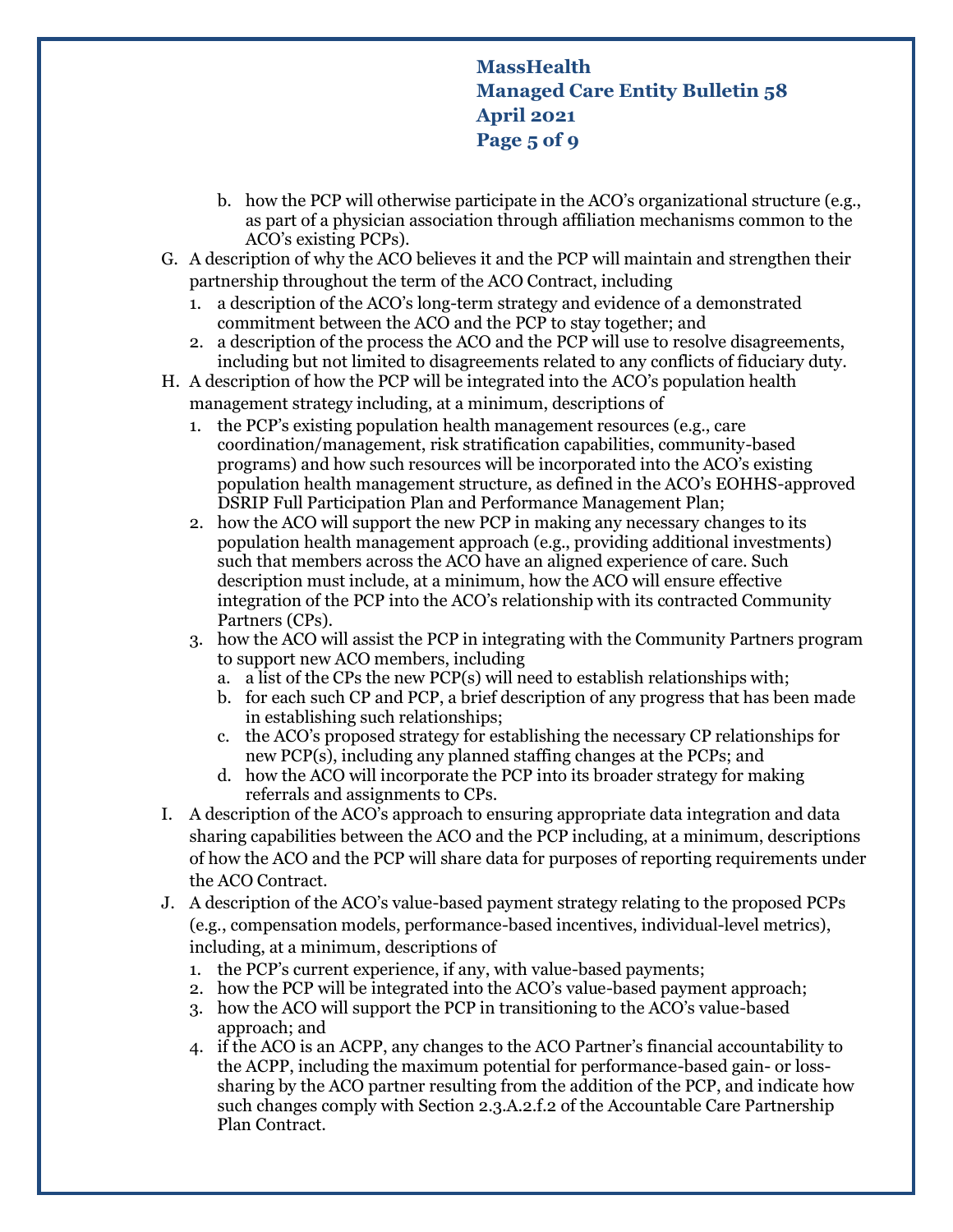**MassHealth Managed Care Entity Bulletin 58 April 2021 Page 6 of 9**

- K. A description of the ACO's proposed DSRIP investments for the PCP. Such description shall include, at a minimum, descriptions of
	- 1. ACO's planned investments and the PCP's goals and opportunities to improve that the ACO's planned DSRIP investments are intended to address; and
	- 2. how the ACO plans to integrate such investments into the ACO's DSRIP Participation Plan.

The ACO's DSRIP investments related to PCP additions proposed as part of this process and approved by EOHHS must be incorporated into the ACO's DSRIP Participation Plan and Budget and Budget Narrative, as applicable and as further directed by EOHHS.

- L. A description of the most significant challenges the ACO has identified in integrating the PCP into the ACO and how the ACO plans to address those challenges. Such description should include how the ACO will assess any specific areas where the PCP will need assistance in integrating into the ACO (e.g., population health management, Community Partners), and how the ACO will address these areas. EOHHS will evaluate the inability to identify any challenges unfavorably.
- M. If the ACO is a Primary Care ACO or an MCO-Administered ACO, the ACO shall also provide a description of how the ACO will ensure Continuity of Care for members, including at a minimum, the ACO's approach to
	- 1. supporting EOHHS's and MCOs' efforts to ensure smooth transitions for members, including at a minimum identifying high-risk members, sharing data as appropriate, and transitioning complex care management (identifying lessons learned from initial launch or the addition of PCPs effective January 1, 2021, as applicable); and
	- 2. any other Continuity of Care efforts to ensure a smooth transition for any members who may switch plans as a result of the PCP additions proposed by the ACO (identifying lessons learned from initial launch or the addition of PCPs effective in previous Contract Years, as applicable).
- N. If the ACO is an ACPP, the ACPP shall also describe how the ACPP will ensure Continuity of Care for members, addressing the following, and describing specific arrangements for categories such as behavioral health and pharmacy, (identifying lessons learned from initial launch or the addition of PCPs effective in previous Contract Years, as applicable); where appropriate:
	- 1. A description of how the ACPP will extend existing prior authorizations for members, including coordinating with members' prior plans on sharing authorization information;
	- 2. A description of how the ACPP will ensure that members may continue to access current providers that may not currently participate in the ACPP's provider network, including at a minimum,
		- a. the ACPP's approach to identifying existing care relationships for members associated with the proposed PCPs;
		- b. the ACPP's approach to identifying gaps between the ACPP's provider network and the provider networks for any plan whose enrollees are likely to be enrolled in the ACPP as the result of the proposed PCP addition, and the ACPP's strategy for contracting with such providers where applicable; and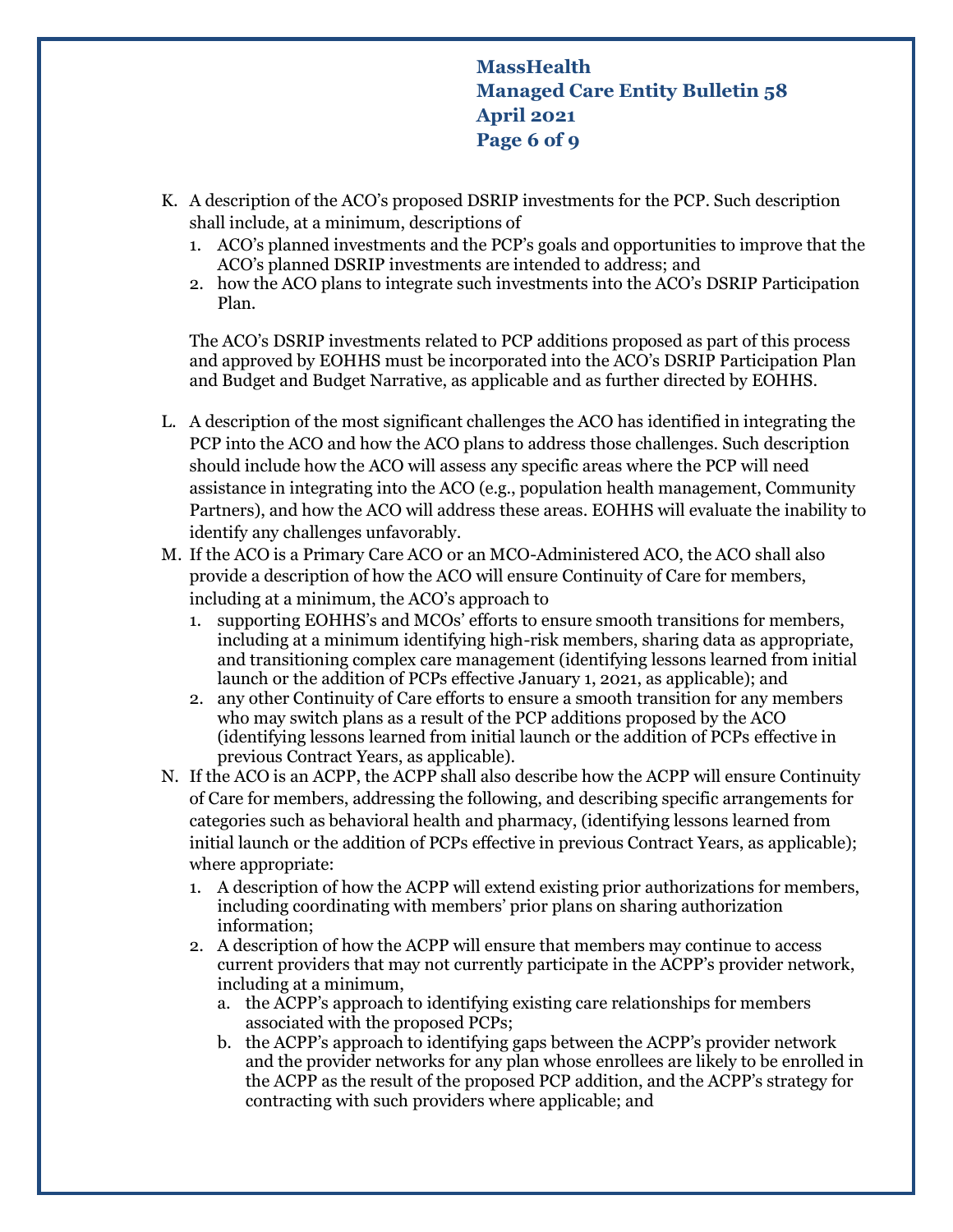**MassHealth Managed Care Entity Bulletin 58 April 2021 Page 7 of 9**

- c. the identified gaps between the ACPP's network and the provider networks for any plan whose enrollees are likely to be enrolled in the ACPP as a result of the proposed PCP addition, and the ACPP's specific plans to contract where applicable, including addressing at a minimum,
	- 1) any affiliated providers of the proposed PCP (e.g., specialty physician groups and outpatient centers);
	- 2) any other providers listed in the directories for such other plans that do not participate in the ACPP's network and are considered high priority for contracting by the ACPP; and
	- 3) any other providers likely to serve members currently served by the proposed PCPs otherwise identified and considered high priority for contracting by the ACPP.
- 3. A description of how the ACPP will extend provider, network, and authorization flexibilities beyond 90 days and provide additional network arrangements (e.g., single case agreements) for any members not successfully transitioned to in-network providers by the end of that period (e.g., members with particular longstanding relationships with out-of-network specialty centers or professionals); and
- 4. A description of how the ACPP will notify and communicate with members throughout the Continuity of Care process.
- O. If a PCP is "switching" ACOs (i.e., an ACO is requesting to add a PCP that is currently a PCP on another ACO's exclusive list of PCPs), the ACO requesting the addition of the PCP must submit documentation that the ACO with whom the PCP is currently contracted has been notified of the Response to this bulletin.

### **Part 2: PCP Removals**

#### **Submission Process for Proposed PCP Removals**

ACOs that are requesting to remove PCPs effective January 1, 2022, including a PCP that is proposing to move to a different ACO through this process, must submit the below information to EOHHS by **4 p.m. on May 14, 2021.** ACOs must provide the information requested in the order in which it appears in this bulletin and must limit the response to a total of 20 pages. Attachments and other required documentation will not count toward the page limit. Where applicable, ACOs should use the templates provided by EOHHS.

Submissions must come from the party holding the ACO contract with EOHHS. As appropriate, in the case of an Accountable Care Partnership Plan (ACPP), the ACPP may respond to each item on behalf of itself and on behalf of its ACO partner. For each item, the ACPP shall clearly designate whether it is responding on its own behalf or on behalf of its ACO partner.

If a PCP is "switching" ACOs (i.e., an ACO is requesting to add a PCP that is currently a PCP on another ACO's exclusive list of PCPs), EOHHS expects to receive a response to this MCE bulletin from both the current ACO (seeking to remove the PCP) and from the proposed new ACO (seeking to add such PCP). EOHHS will contact an ACO whose current PCP is switching to a different ACO to ensure the sufficient receipt of information required in this bulletin.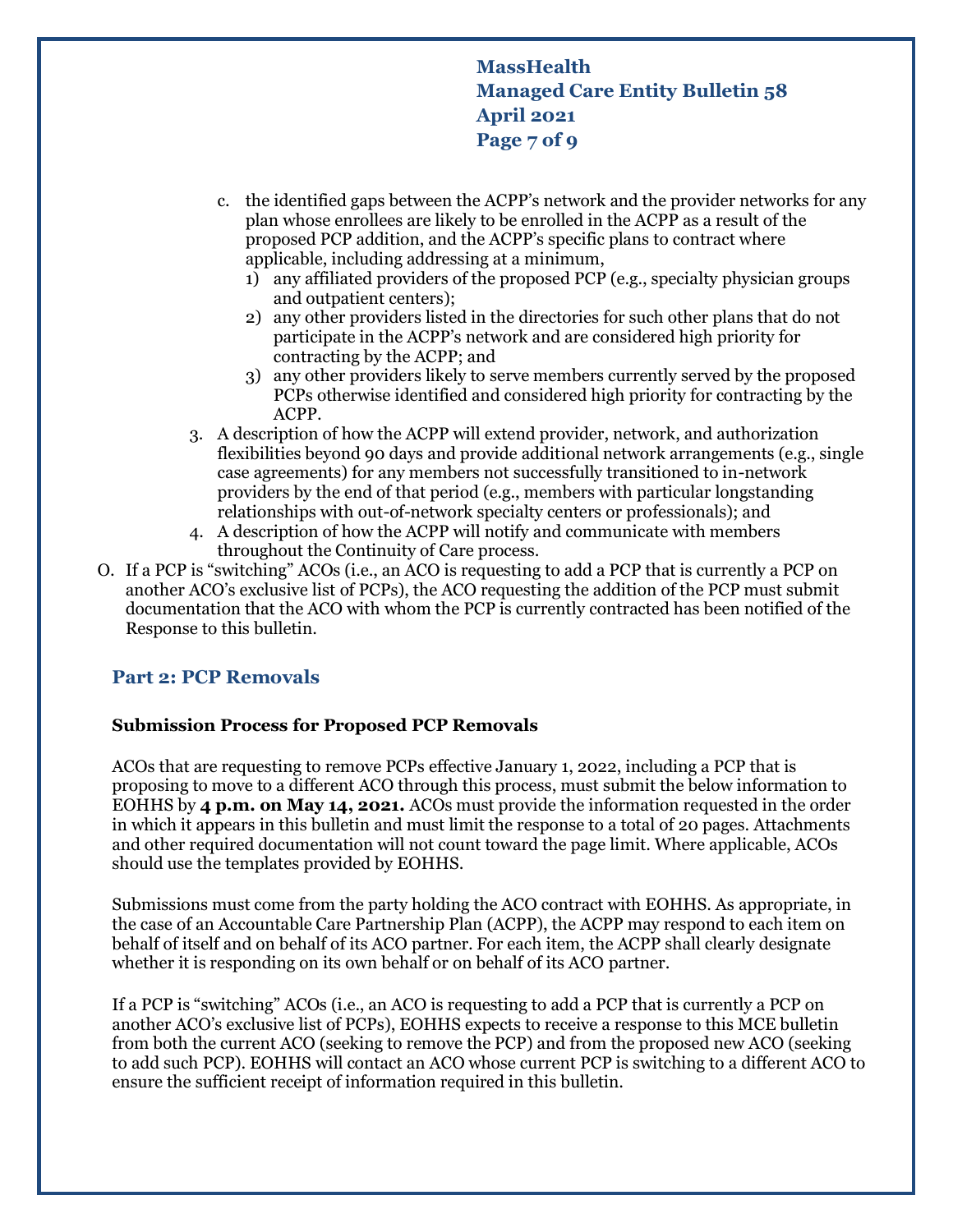# **MassHealth Managed Care Entity Bulletin 58 April 2021 Page 8 of 9**

#### *Submissions must include*

- A. A complete list of the PCPs the ACO proposes to remove, using the template provided by EOHHS. An ACO's list of PCPs proposed for removal must be final at the time of submission of the proposal and may not be changed in any way unless requested by EOHHS. PCP removals proposed as part of this process and approved by EOHHS will be incorporated into the ACO's provider identification service location (PID/SL) list via contract amendment effective January 1, 2022;
- B. If removing a PCP would also result in removing a Service Area (SA) from the ACPP's list of SAs, a statement confirming that the ACPP submitted a corresponding response to Managed Care Entity Bulletin 59 as described in the Overview section of this bulletin;
- C. A description of how the ACO proposes to change or modify its current strategy and operations based on the removal, including, at a minimum,
	- 1. changes to the governance structure composition, decision-making process, voting rules, and charter, and an explanation of how such changes in governance structure comply with EOHHS contract requirements (Section 2.3.A.1 of the Accountable Care Partnership Plan Contract, Section 2.1.A of the Primary Care ACO Contract, and Section 2.1.A of the MCO-Administered ACO Contract); and
	- 2. any changes to investment strategy, including DSRIP.

Changes to the ACO's DSRIP investments related to PCP removals proposed as part of this process and approved by EOHHS must be incorporated into the ACO's DSRIP Participation Plan and Budget and Budget Narrative, as applicable.

- D. A description of how the ACO will support Continuity of Care and care management transitions for members who receive care from any PCPs proposed for removal, including
	- 1. the ACO's commitment to and process for notifying members in advance of PCPs' leaving the ACO;
	- 2. for any members who are receiving active care coordination or management supports from the ACO, including any members enrolled in Community Partners (CPs), the ACO's plan for providing a "warm hand-off" to the members' new plan(s) or CPs, as applicable; and
	- 3. the estimated percentage of members attributed. If the ACO is an ACPP, the ACO's commitment to and process for identifying and sharing information on authorizations and important providers with the members' new plan(s).
- E. A description of the PCP's attributed member population, including
	- 1. the number of members attributed to the PCP;
	- 2. characteristics of the population, including but not limited to race, ethnicity, and homelessness status and how these characteristics differ from the rest of the ACO's member population, if at all;
	- 3. the percentage of the members attributed to the PCP with Special Health Care Needs, as defined in the ACO Contract, and how such percentage differs from the estimated percentage of total members enrolled in the ACO with Special Health Care Needs, as defined in the ACO Contract, if at all;
	- 4. a breakdown of the members attributed to the PCP by rating category; and
	- 5. the average risk score of members attributed to the PCP, and how the average risk score differs from the overall average risk score of the ACO's enrolled members, if at all.